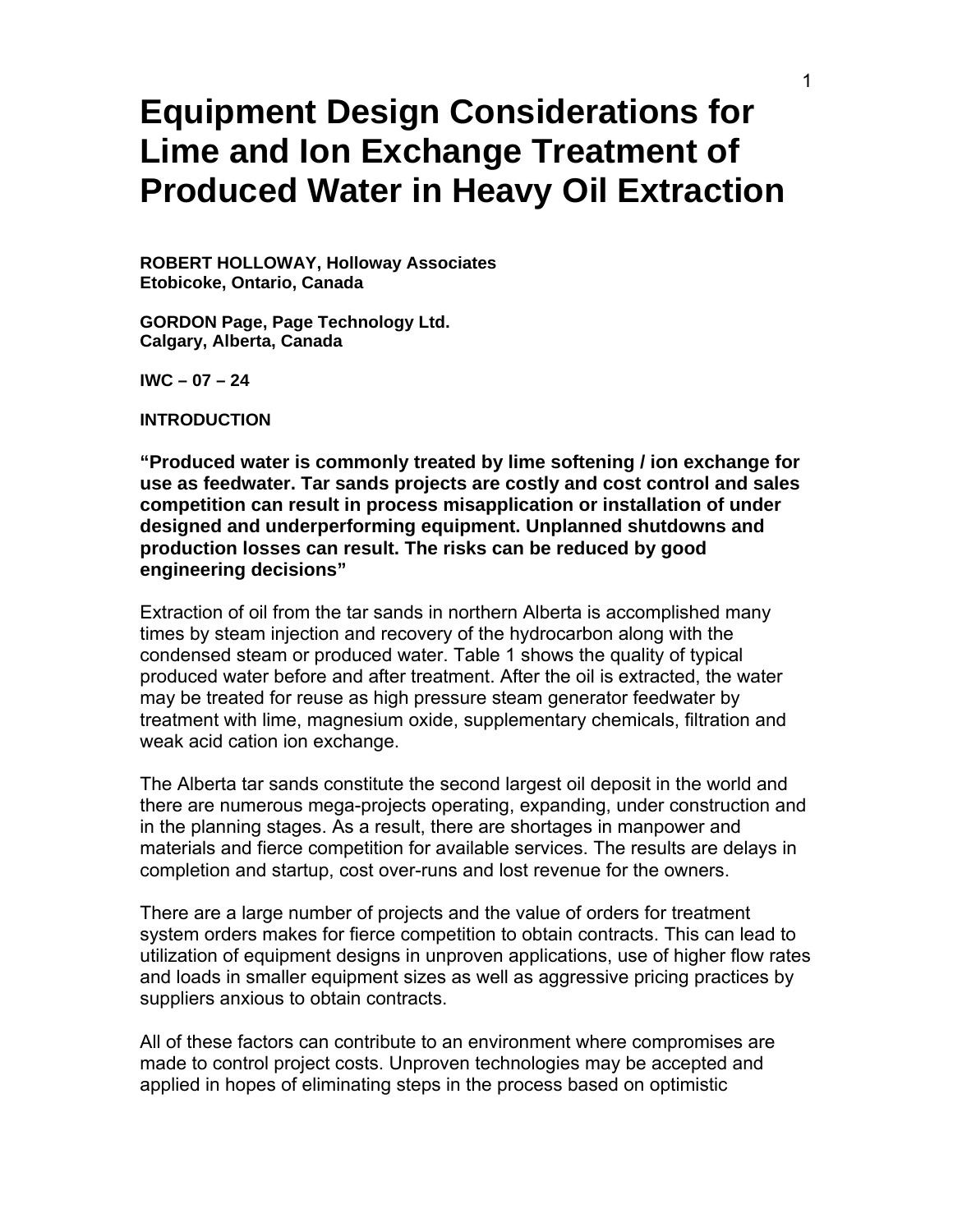projections of success. Such decisions have in some cases proven to be extremely costly when equipment and system failures curtail production.

At the current price of oil on the world market of approximately US \$60/barrel, a 30000 barrel/day plant loses \$ 1.8 million dollars per day revenue in the event of a shutdown. Obviously, extended plant shutdowns or restricted production of oil because of equipment failures are not a welcome occurrence.

The risks of unplanned shutdowns and production losses can result can be reduced by good planning and engineering decisions based on operating experience and knowledge of the processes and equipment.

### **Oil Removal**

It has long been accepted in the water treatment industry that cold lime softeners could not accept influent containing oil because of flotation of light sludge particles to which the oil becomes attached. It is also accepted that hot lime softeners can remove some oil because the sludge is much more dense with higher solids content; i.e. 13% vs. 5% for cold lime. Claims for the ability of both warm and hot lime to handle oil contamination seem to be anecdotal and little or no solid data has been published to our knowledge. It should also be noted that any ability to adsorb a continuous, low concentration of oil doesn't necessarily impart any ability to cope with major excursions at high concentrations.

We are told the most common cause of excursions is unresolved reverse or micro-emulsions that pass through the deoiling plant untreated due to poor interface control in the oil/water separation vessels. These pass through the process because they are water external emulsions. If these upsets continue, and are not communicated to the water treatment plant operators, the result can be very serious.

Successful water treatment and maintenance of sufficient flow is of primary importance to maintaining steam and oil production. Ultimately, the ability to produce suitable quality generator feedwater at reasonable cost requires that oil contamination of the softening processes be prevented as much as physically possible.

Failure to remove the oil before primary lime softening can, or has, caused:

 Damage to the sludge rake and/or drive mechanism Oil contaminated sludge disposed of as hazardous waste Gross discharge of oil into the filters and weak acid cations Premature bed replacement in filters Major failure, and remote replacement, of rubber linings in vessels Contamination of resin and hardness leakage to the feedwater Short service runs to premature hardness break – greatly increased regeneration costs Cost of weak acid cation resin replacement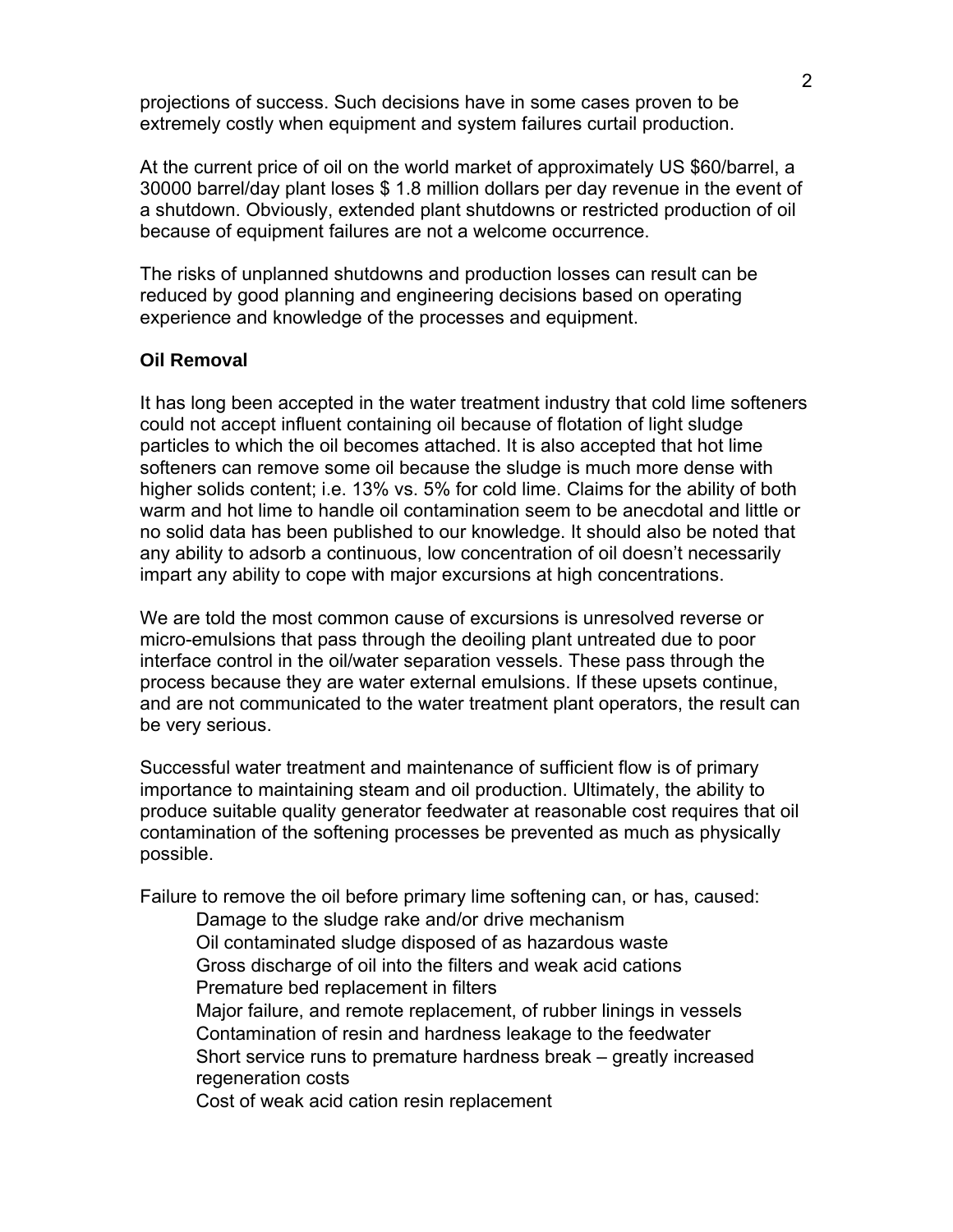Increased waste water generation from backwashing and regeneration Increased neutralization costs Plant shutdown and oil production loss

It is our opinion that omission of oil removal filters in the separation process is due to uninformed knowledge, or inadequate assessment, of the risks involved. Oil removal filters should definitely be installed in the oil recovery plant following skim tank and induced gas flotation units.

#### **Warm Lime Softening vs. Hot Lime Softening**

It isn't possible to cover the differences and similarities of these alternate methods of treatment in this paper. We have studies comparing the two covering many aspects including capital, installation and operating costs. Proponents of each have very definite preferences and support their respective positions strongly. We will attempt to outline aspects of each that require attention in the initial stages of plant design that impact on system performance after start-up.

#### **Hot Lime Softening**

Hot lime softeners are pressure vessels generally designed for rise rates approximately 2.0 gpm/ft<sup>2</sup> of unit cross sectional area and having a treatment detention volume equivalent to one hour. The vessels normally contain an integral deaerator and deaerated water storage compartment. Clean and dirty backwash water storage may also be incorporated inside the vessel. The storage compartments are located in the upper regions of the vessel and are usually formed with conical bottoms grouped around a central cylinder that forms the chemical reaction zone.

At relatively low design flow rates the combination of reaction and settling zones with storage compartments usually results in a vertical cylindrical shaped tank with some length of straight cylinder between a hemispherical head and a partial hemispherical/conical bottom. See Figures 1 and 2. In this configuration, the design rise rate is actually achieved for several minutes within the straight side portion of the vessel shell before internal compartments begin to reduce the area of the settling zone. We cannot specify a maximum vessel diameter where the rise rate remains constant but have worked on units operating at 1100 gpm (250 m<sup>3</sup>/h) where this configuration provides excellent results.

As the service flow rates increase the required vessel diameter increases until the vessel becomes a "tear drop' shape with little or no straight shell required to provide one hour detention plus the storage volumes required. Units of this configuration have been as large as 42'-0" diameter in produced water service with capacities > 2500 gpm (> 600 m<sup>3</sup>/h). The largest unit of this configuration known to the authors is 52'-0" diameter and is in service treating produced water.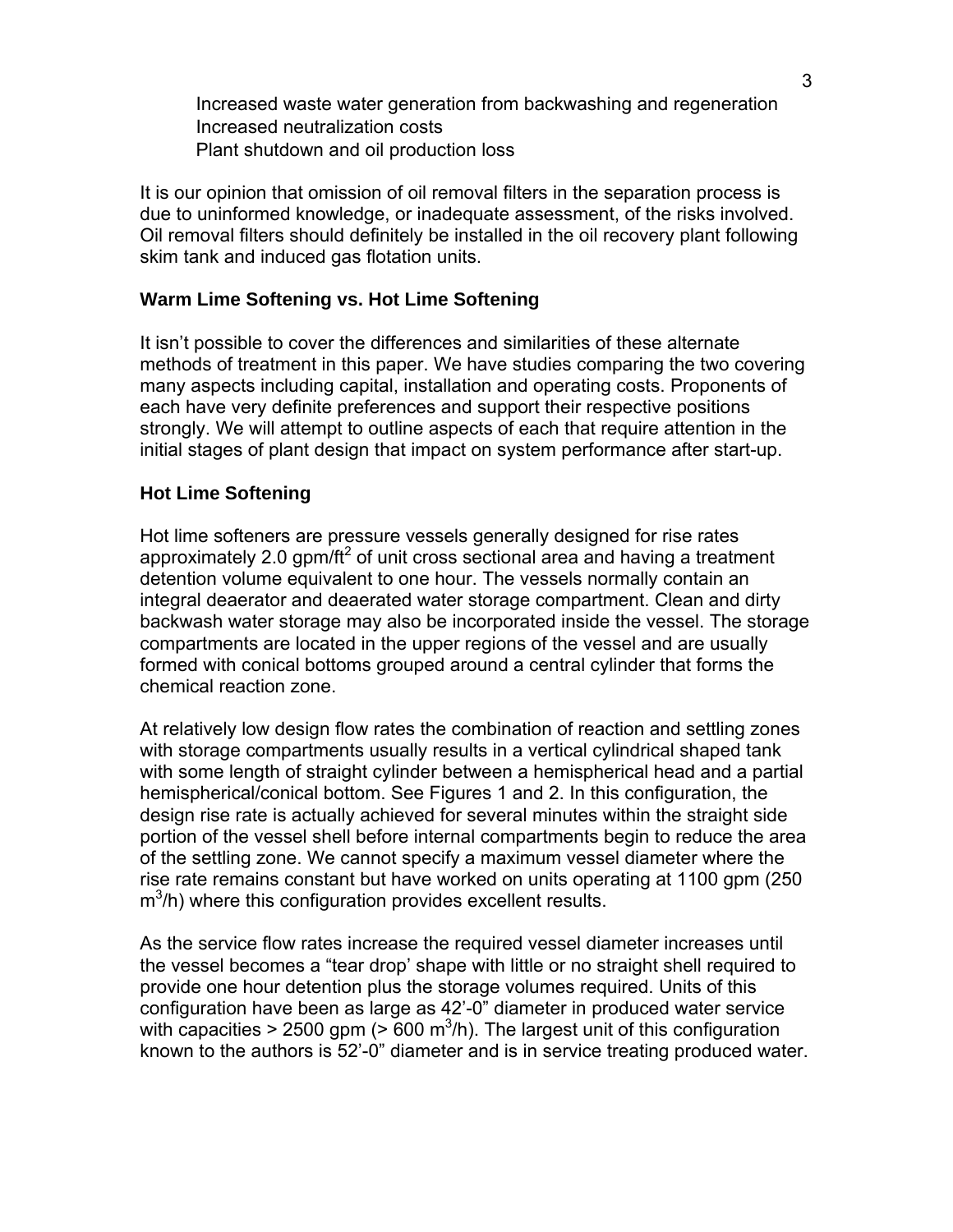When the "tear drop" shape is achieved, the internal compartments impinge on the cross sectional area available for settling and it is no longer possible to calculate the rise rate based on the vessel diameter. In addition, the minimum rise rate is achieved only for an instant before it begins to decrease as the area is reduced. In some units with an apparent rise rate  $\leq 1.9$  gpm/ft<sup>2</sup>, the minimum rate at maximum settling area is  $> 2.3$  gpm/ft<sup>2</sup> minimum. At the sludge bed control taps used by the operators, the rise rate increases to 2.7 gpm/ $\tilde{t}^2$  and is increasing rapidly above that point. This makes sludge bed level control difficult and increases carryover into the filters. See Figure 3.

The conical bottom of hot lime softeners usually has a contained angle of 76º which is ideal for sludge setting and withdrawal. However, the situation is made worse when a 90º sludge cone is used to reduce vessel cost. The compartments are located lower in the shell and rise rates are even higher at the sludge blanket control tap. See Figure 4.

Integral backwash compartments should provide a minimum of 10 minutes storage for backwash water storage at the rate required for backwash with water at the elevated water temperature. This should be a minimum of  $15 - 20$  gpm/ft<sup>2</sup> of filter cross sectional area. Some units contain only a dirty backwash water compartment. These compartments are often designed to drain by gravity into the reaction zone through orifices in the compartment wall, which plug easily with sludge. This method should not be accepted because of limits imposed on backwash frequency and volume. Positive transfer should take place in 60 minutes using a transfer pump. The standby pump can be used to reduce transfer time to 30 minutes if required to allow an increase in backwash frequency if necessary.

#### **Warm Lime Softening**

Warm lime softeners in produced water service have a sealed roof. See Figure 5. For this service, the design rise rates vary from  $0.8 - 1.3$  gpm/ft<sup>2</sup>. This is usually calculated on the total diameter of the vessel without deducting the area of the rapid and slow mix sections. This is misleading as the rise rate should be calculated on the actual surface area at the outlet launders. For instance, in some designs the diameter of the slow mix hood is 25 -35% of the total tank diameter.

For example, an 85'-0" diameter unit with a 31'-0" diameter slow mix hood, at the water surface, and a design capacity of 4540 gpm has a rise rate of 0.8 gpm/ft<sup>2</sup> when calculated on the tank outside diameter. However, the actual rise rate is 0.93 gpm/ft<sup>2</sup> if calculated on the actual separation surface area. To meet a specified rise rate of  $\leq 0.8$  gpm/ft<sup>2</sup>, the tank would be 90'-0" diameter.

Another important consideration at the plant design stage is provision for increasing treatment capacity. It is not unusual to require increased produced water treatment capacity of 50-60% sometime following initial operation. This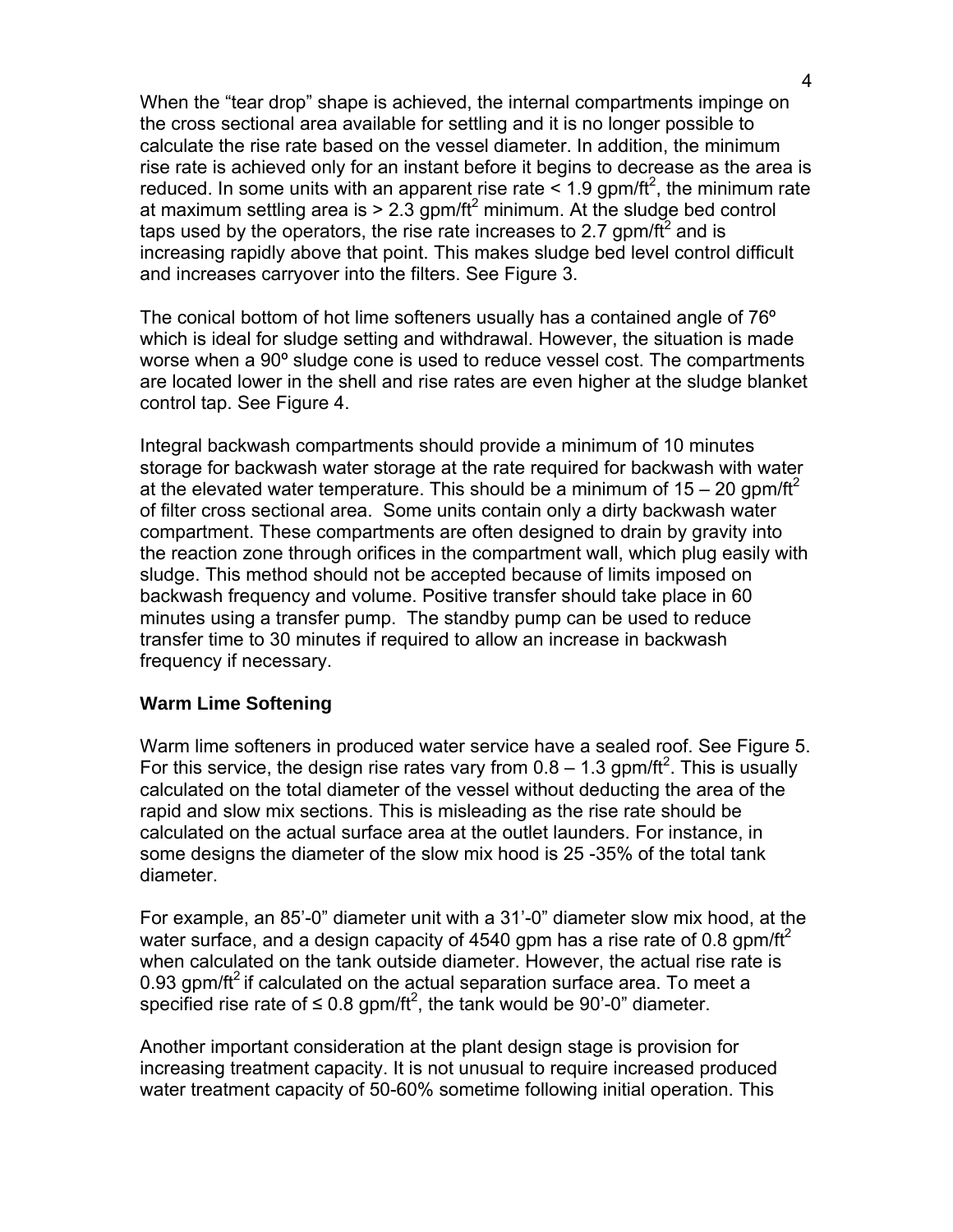translates to a future rise rate of 1.2 - 1.3 gpm/ft<sup>2</sup> on the warm lime softener. While it is relatively easy to add filters and weak acid cations to the system, provided space is provided initially, it is difficult and costly to increase the outlet capacity of the warm lime softener. One such case investigated required shutdown of the clarifier to increase the volume of the slow mix zone and to increase the size of the turbine, turbine drive and sludge rake drive.

Therefore, it is prudent to request oversized turbine, turbine drive and slow mix zone at the specification stage. The slow mix detention time should be 20 minutes minimum at the maximum treatment capacity.

It is also important to ensure the turbine is completely level when installed. This should be a specified task of the selected manufacturer.

The sludge rake and drive mechanism must be heavy duty and sized for the maximum future capacity. It must also include protection against the sludge conditions that result when gross oil contamination occurs. The sludge can become thixotropic. In this condition the sludge is gelled, like thick pudding, and can cause considerable damage to the unit.

Some warm lime softeners have been supplied with peripheral effluent launders. This design leads to channeling and short circuiting in the settling zone and the full detention time is not realized. Only radial launders should be accepted and these should be designed for the future capacity. As the unit diameter increases, the number of radial launders provided should also be increased to ensure efficient effluent collection over the complete surface area of the settling zone. For instance, a unit 54'-0" diameter with (6) 8" laterals has 8.5 ft between the laterals at the slow mix hood and 23.7 ft between lateral at the shell periphery. More laterals would increase the efficiency of collection over the full settling area. It is equally important that the launders be leveled at installation.

The side shell height is almost constant regardless of softener capacity and diameter in order that the internal mechanisms and functional zones can be accommodated. As the diameter increases, there is a dramatic increase in the total detention volume and time. For instance, a unit 54'-0" diameter with 21'-0" water depth has a detention time of 2.0 hours while a unit 82'-0" diameter with 21'-6" water depth has a detention time of 3.5 hours at design capacity. The significance of these times is the effect on chemical control when operating.

The lime, magnesium oxide and other chemicals are usually injected into the rapid mix zone while the operating control tests are performed on the effluent as it exits the unit. There is a time lag equal to the detention time between chemical dosage being changed and the time the effect can be seen in the outlet. The response time to dosage changes can be very much reduced, and closer control achieved, if provision is made at the design stage to sample from either the draft tube (two minutes) or the slow mix zone (30 minutes).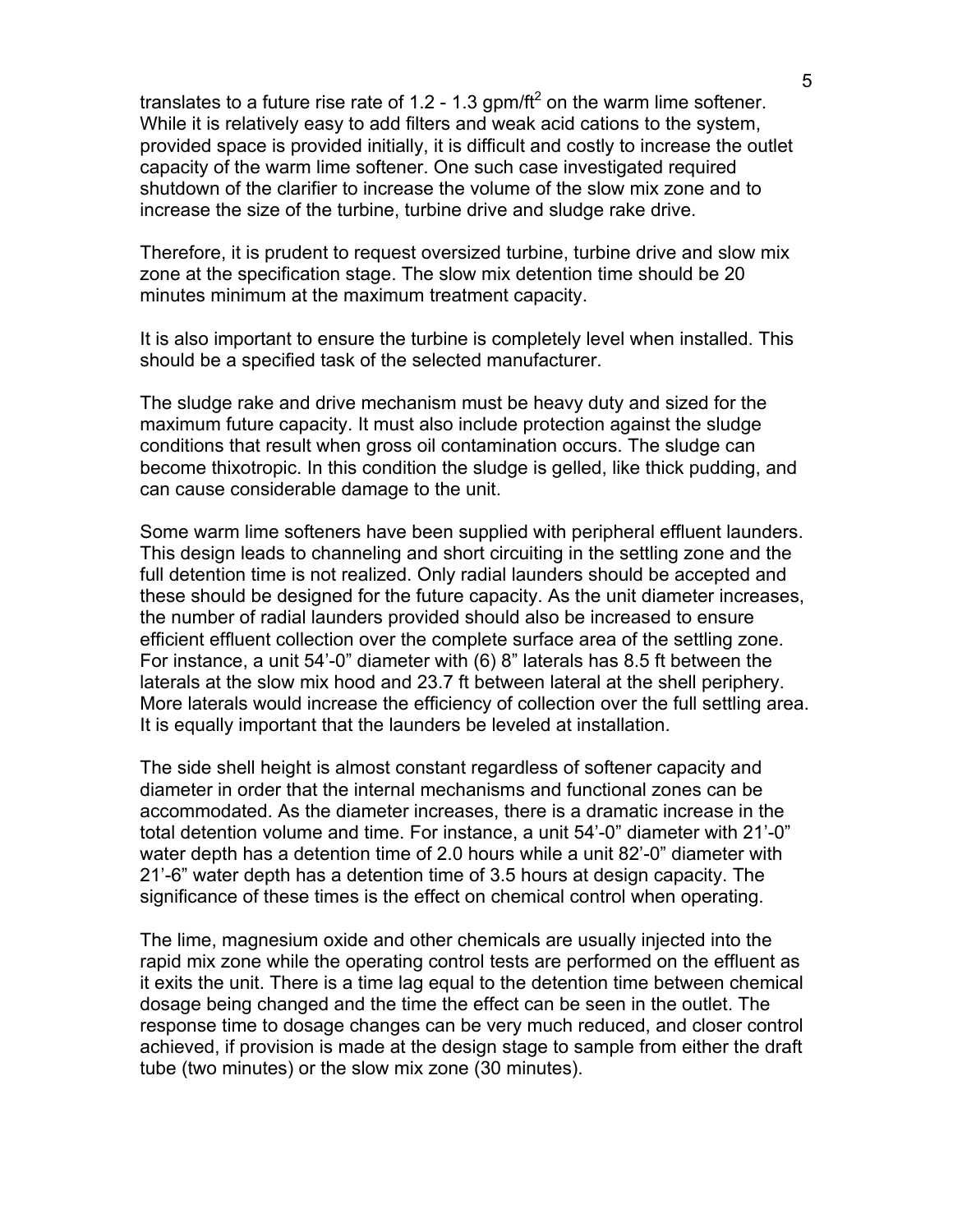Sample connections should be provided to cover the full range of the settling zone at intervals  $\leq 2^{\prime}$ -0" from 2.5' above grade to the low water level. Sample connections should be provided from just above the top of the slow mix zone and just inside the hood as well as from just under the slow mix zone close to the center. At least two sample connections should originate from the wall of the slow mix zone with two additional samples from the top and bottom of the draft tube. Sample valves should be designed and installed with plugged tees rather than elbows so that the pipes can be cleaned.

Warm lime softener performance is adversely affected by rapid changes in flow rates and the system flow, level control and treated water storage systems should be designed to limit such changes as much as possible. We have seen one recommended limit of 10% flow rate change per hour while one plant has set a requirement setting allowable flow rate changes to 2.5% per hour. For the most part, this standard is maintained.

Warm lime softeners are more likely to experience rapid changes in influent water temperature as other streams, such as waste pond supernatant and brackish water are blended with the produced water upstream of the softener. Rapid temperature changes affect the viscosity of the water and can cause major bed upsets and carryover into the downstream processes. The limit for temperature changes is 1ºC per hour. All necessary instruments, controls, tanks and procedures should be installed and implemented to maintain this degree of control. A blending tank installed between the oil removal filters and the warm lime softener or use of the deoiled water storage tank can be of help in controlling temperature,

Systems should include external sludge recirculation pumps sized to provide ≥ 15% of full treatment capacity to enhance treatment efficiency and reduce carryover. Flow measurement and flow rate control capabilities should be included.

Sludge inventory control is more difficult in units treating produced water because the units are covered by a roof and in some cases are nitrogen blanketed eliminating access for viewing the rapid mix zone and effluent. The operators are completely dependent on the sludge sample observations and effluent chemical tests in order to adjust control factors. Sludge level instruments for remote indication and monitoring have been successfully applied in cold lime softening and should be investigated for the elevated temperature application. Similarly, sludge density meters should be considered.

#### **After Filters**

Over many years we have seen the results of misapplication of unit processes or of exceeding accepted service flow limits in order to reduce equipment size and succeed in a sales negotiation. We can remember no instances where the former proved to be successful. However, in some instances accepted service flow limits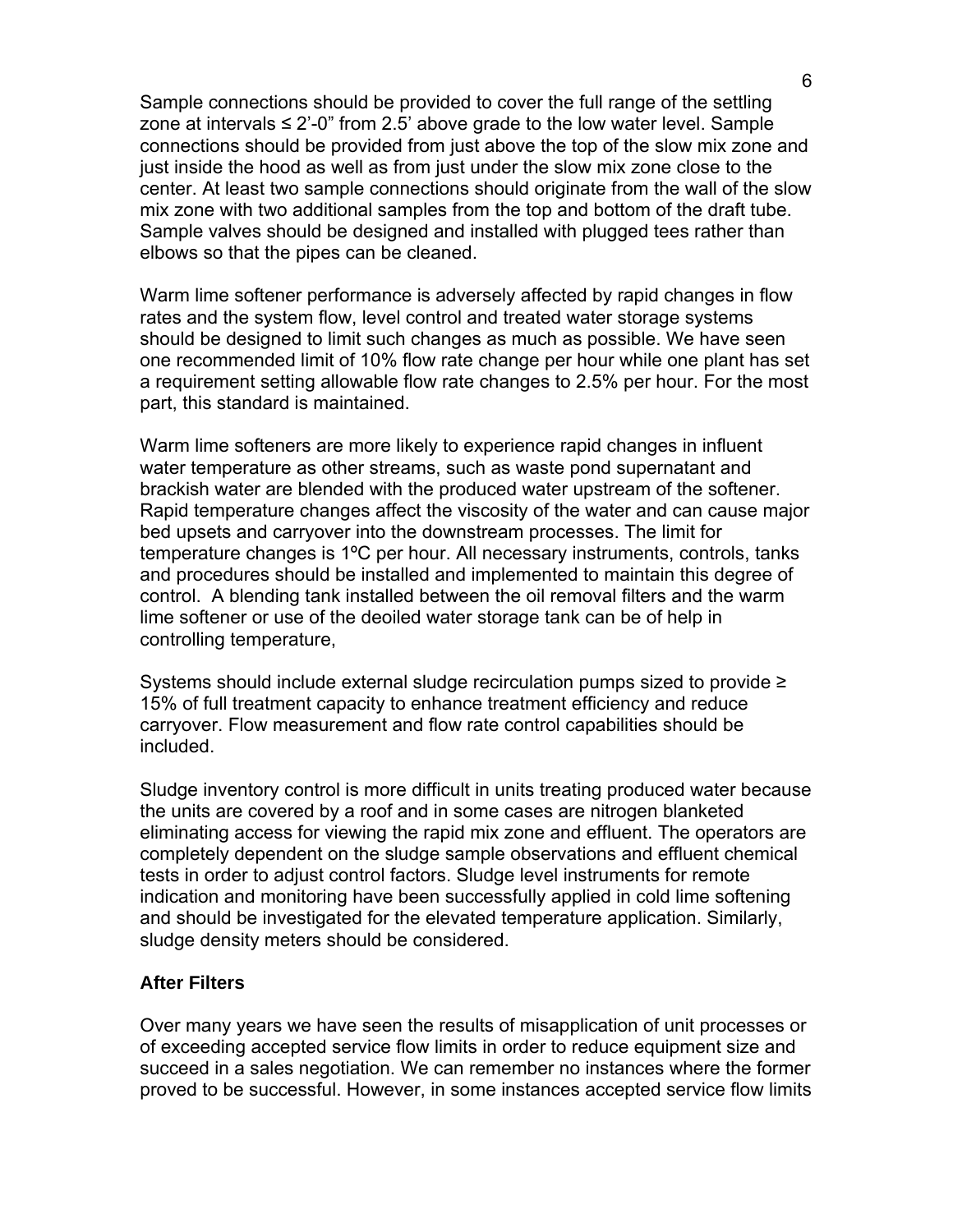were too conservative and not supported by either theoretical considerations or operating experience. In other cases, misapplication of equipment and exceeding proven flow limits were expensive failures.

Anthracite filter medium following lime precipitation processes becomes heavily coated and fouled with the sticky precipitate. It can be very difficult to remove by simple hydraulic backwash. Gas injected before, or as part of, hydraulic backwash has proven to be of great assistance in increasing filtration efficiency and maintaining cleaner beds. In warm or hot applications, air cannot be used because of corrosion concerns. Process gas cannot be used in the water treatment plant where the filters are installed because of area classification regarding safety hazards. However, nitrogen could be used and is available on many plant sites. Extreme care must be exercised to vent the gas safely to atmosphere as nitrogen will not support life. Nitrogen scour valves and piping should be installed for special, manual scouring when needed.

In our opinion, the use of oil removal filters as devices to remove both oil and lime precipitates following either hot or warm lime softening is a bad decision. If the surfaces of the medium are coated with lime, it will be incapable of adsorbing oil. The purpose of the after filters is to protect the weak acid cation resin from lime carryover as much as possible so that very low hardness water can be produced for generator feedwater. The oil removal function should not be combined with the lime precipitate removal function.

Backwashing of filter beds used in warm and hot water service requires the use of higher cross-sectional flow rates than used in cold water service. The use of higher flow rates increases the costs of valves, piping, pumps and tanks necessary to store and dispose of clean and dirty water. Therefore, it is not uncommon to encounter equipment systems designed for backwash rates as low as 12 gpm/ft<sup>2</sup> of filter area for hot and warm water service. Some manufacturers offer equipment designed for 15 gpm/ft<sup>2</sup> of filter area.

The American Water Works Association (AWWA) generates a great deal of technical data on filtration every year concerning every aspect of filter operations including recommendations for backwash rates. Figure **6** shows the AWWA standard for rates as related to water temperature. The graph is self explanatory and shows the need to provide for adequate backwash rates to successfully clean the media.

In addition to applying the correct backwash rates to clean the bed, filters following lime softening operations, regardless of temperature, should each be backwashed every 24 hours based on time in service and not just on differential pressure. If high bed ΔP develops in less than 24 hours, that should initiate backwash but otherwise the time interval should apply.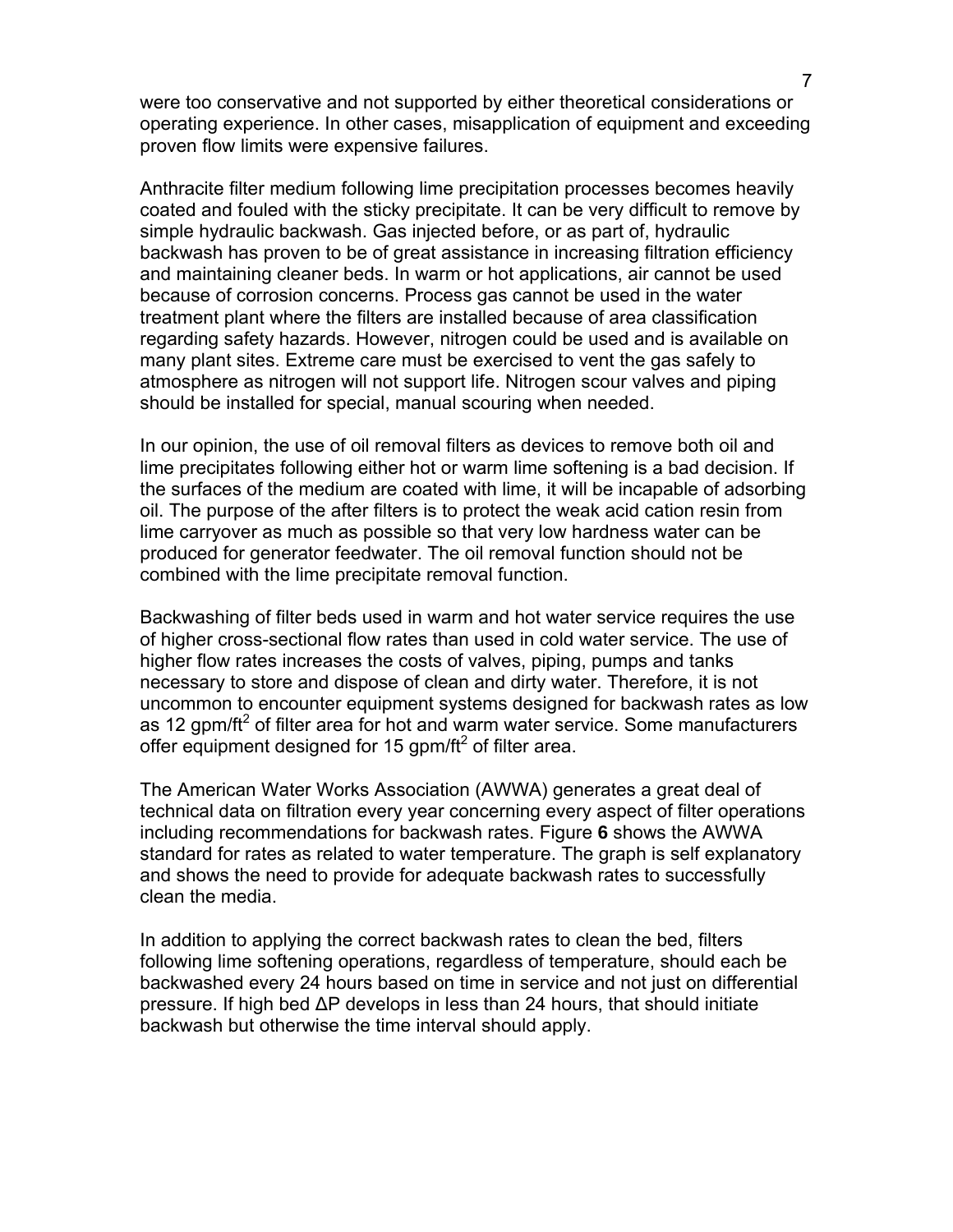

**Figure 6 – Filter backwash Rate vs. Temperature** 

#### **WAC Softeners**

Very early in the plant design stages, a decision is required regarding the source of suitable regenerant dilution water for the plant start-up stage. Soft water must be available for generator feed purposes so steam injection can commence and produced water isn't returned for treatment for some time after start of steaming.

The WAC resin is supplied in the hydrogen form and cannot soften water to the required hardness concentration in that form. It must be converted to the sodium form by regeneration with caustic soda. If hard water is used to dilute the caustic soda, calcium and magnesium hydroxide precipitation will occur in the piping, units and resin and cause hardness leakage

If the system uses external regeneration, soft water is needed for the initial transfer stages as well as for regeneration prior to transfer. The use of rented sodium cycle cation units may be one solution but they must be on site and in service providing water to the treated water tank by the time of commissioning the filters and WAC systems. Alternately, obtaining one charge of WAC resin in the sodium form might be possible and would probably allow production of enough soft water to allow loading, transfer and regeneration of the balance of resin.

Particularly with external regeneration, it is beneficial to monitor resin bed level in the various forms in which the resin is found. This is necessary to monitor success of resin transfers and to maintain similar resin volumes in all vessels. 6" sight glasses must be located exactly and the use of 4" X 12" sight glasses would be beneficial with increased depth visible by use of overlapping locations.

 Hydrogen – as furnished and after acid regeneration – smallest volume Calcium and magnesium – exhausted – 15% larger volume than hydrogen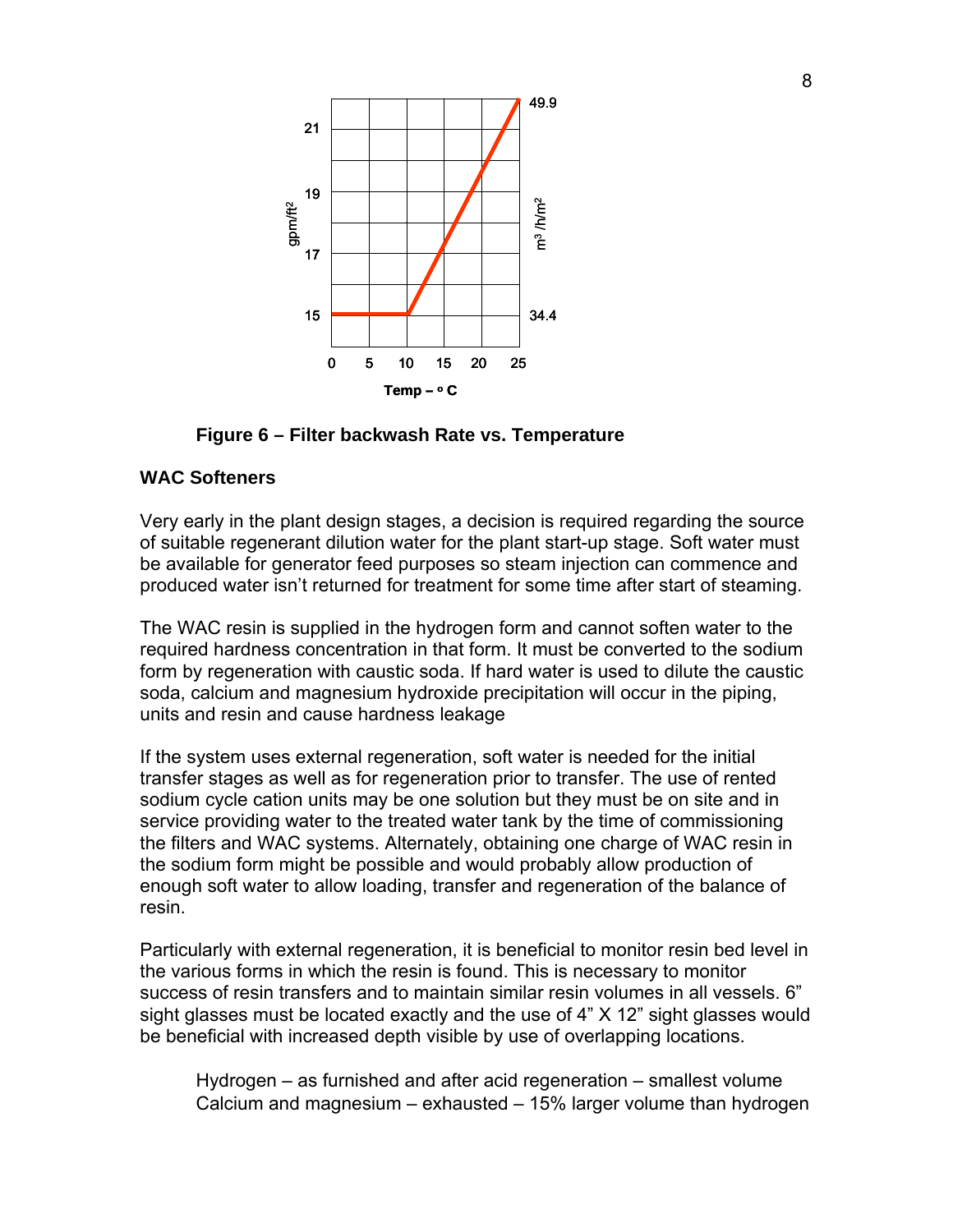Sodium – after caustic soda regeneration – 60% larger volume than hydrogen

External regeneration is beneficial to concentrate the need for high temperature, oil resistant rubber linings and Hastelloy internals to the external regeneration tank. In theory, because normal backwashing will not occur in the service vessels the freeboard can be reduced in the service vessels to reduce the tank costs. In fact, some freeboard is required for bed decompaction backwash prior to transfer and regeneration and after return transfer to level the bed. Therefore, freeboard must accommodate backwashing the resin in the swollen sodium form.

Incorporation of external regeneration requires careful study of important design considerations in the system chosen:

**Completeness of resin transfer** – it is well understood in the production of very high purity water for steam generation that the regenerated state of the resin at the outlet of the unit establishes the equilibrium that causes leakage of impurities into the effluent. Counter-current regeneration is employed to ensure the resin in contact with the water at the effluent is in a most highly regenerated state.

For the same reason, it is important to remove all exhausted resin from the bottom of externally regenerated working units. Exhausted resin left in the bottom and not regenerated causes high hardness leakage and this has been confirmed in working plants.

Underdrain design is of vital importance if the resin is to be transferred completely. Designs that use flat bottoms with header lateral systems may have features, such as header boxes, which inhibit resin movement. Multiple resin outlet points do not always solve this problem. Dished bottoms with bottom centre resin outlets may be more successful but resin can hold up on the sloped bottom particularly if contaminated with oil or lime precipitate carryover. See Figure 7.

Resin sluicing should include water flow from above the bed as well as significant fluidization flow through the underdrain. In addition, the regeneration cycle should include a settle step following transfer followed by an additional transfer step with high rate fluidization flow through the underdrain to move resin traces.

Because the resin regeneration vessel is usually of smaller diameter than the working columns the top and bottom sluicing flow rates required are higher for the working columns. In addition, the system should provide flow monitoring and control capabilities so that the rates can be varied to optimize complete resin transfer. Different rates should be settable for different diameter vessels. The additional, or second, transfer step should provide for different flow rate settings than the initial transfer step.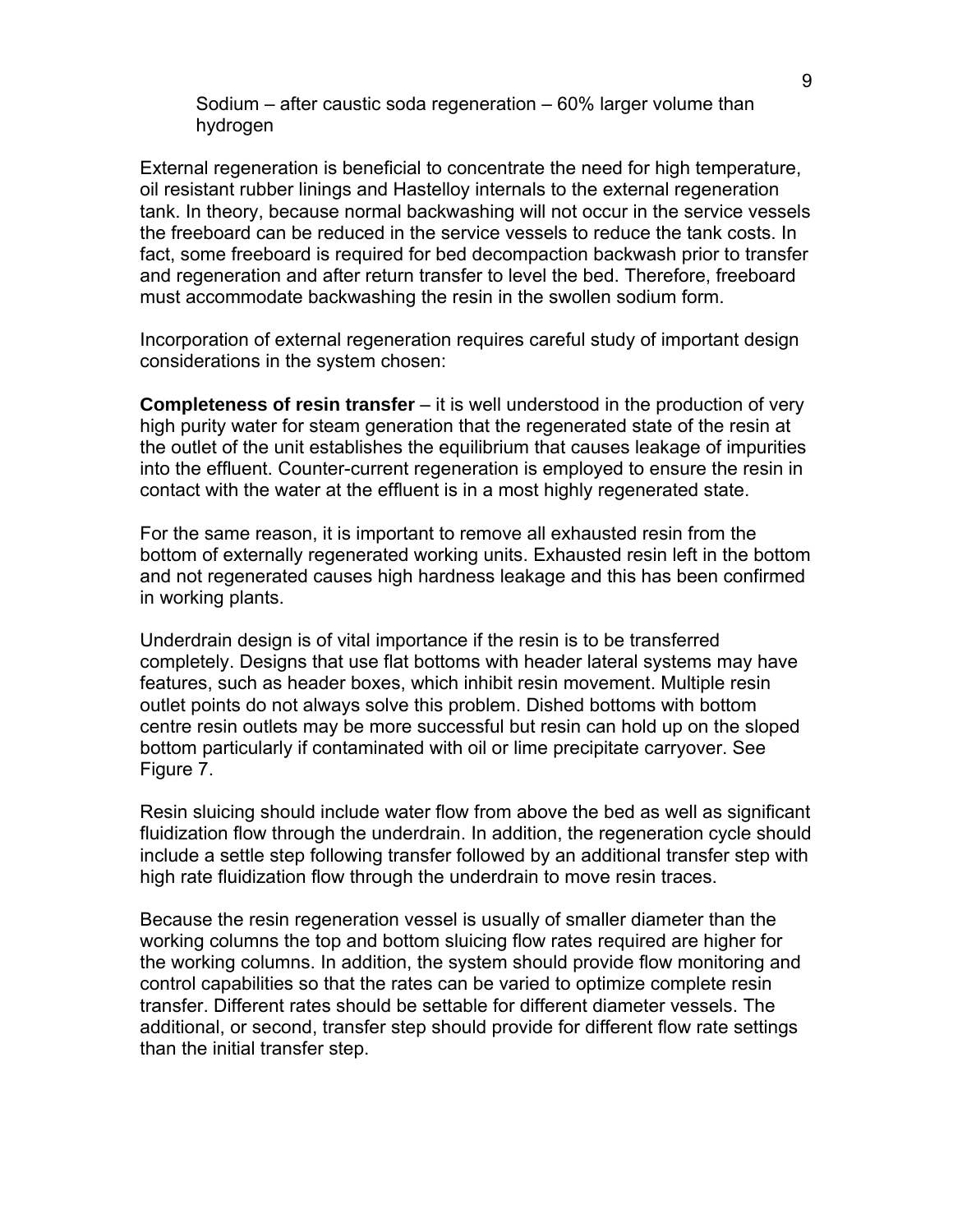High fluidization flow rates may be necessary to sweep the resin off the bottom of the tanks and the resin transfer piping must be sized to accommodate the resin slurry transfer rates required at acceptable velocities. These rates must be sufficiently high to prevent resin settling out in the transfer piping but low enough to prevent damage to the resin. We recommend slurry flow rates be  $\geq 5$  ft/sec and  $\leq 8$  ft/sec.

6" piping has been successfully used to move almost a complete resin charge in 5-6 minutes but high sluicing flows are used. 2"-3" piping will also transfer resin successfully with lower sluicing rates and longer transfer durations but this may be insufficient to remove all of the resin. Slower transfer does give the operator an opportunity to confirm transfer is occurring to the appropriate receiving vessel and that resin is not being lost to the lagoon due to valve malfunction as happened in one facility. Piping and valve interlocks should be designed to prevent such an occurrence in automatic transfer systems.

The sluice water source is commonly the treated water tank and the treated water used is discharged to the waste pond from where it is reclaimed as part of the supernatant stream. This requires complete retreatment of a substantial amount of otherwise clean water. It might be reclaimed more advantageously upstream of the filters as long as flow rate upsets are avoided in the lime softener.

**Resin transfer system –** our experience with resin transfer for external regeneration or elution began with the uranium extraction plants installed in Elliott Lake, Ontario in the 1950's. That early and successful experience predates the use in condensate polishing systems in utility high pressure steam generation plants.

Many readers will know from experience that fluidized resin will escape rapidly through a broken underdrain strainer. The reverse is true if the resin is allowed to settle, compress and lose fluidization. It then becomes extremely difficult to refluidise in a hose or pipe and reinitiate movement.

Successful transfer without resin damage requires the application of certain standards, the first of which is "eliminate all possible impediments to free slurry movement". The second standard is "don't allow the resin to stop moving or settle out in dead spots" while the last is "do not use valves that close on resin or block the transfer in any way".

Resin transfer piping must never use right angle bends, tees or short radius elbows or bends. Long radius fittings are a minimal requirement and curved pipes with > 24" radius of bend are much better. Where slurry leaves or enters a movement header, "Y" type connection should be used and piping should be continuous without flanges as far as is practicable. Resin transfer should employ only full bore ball valves.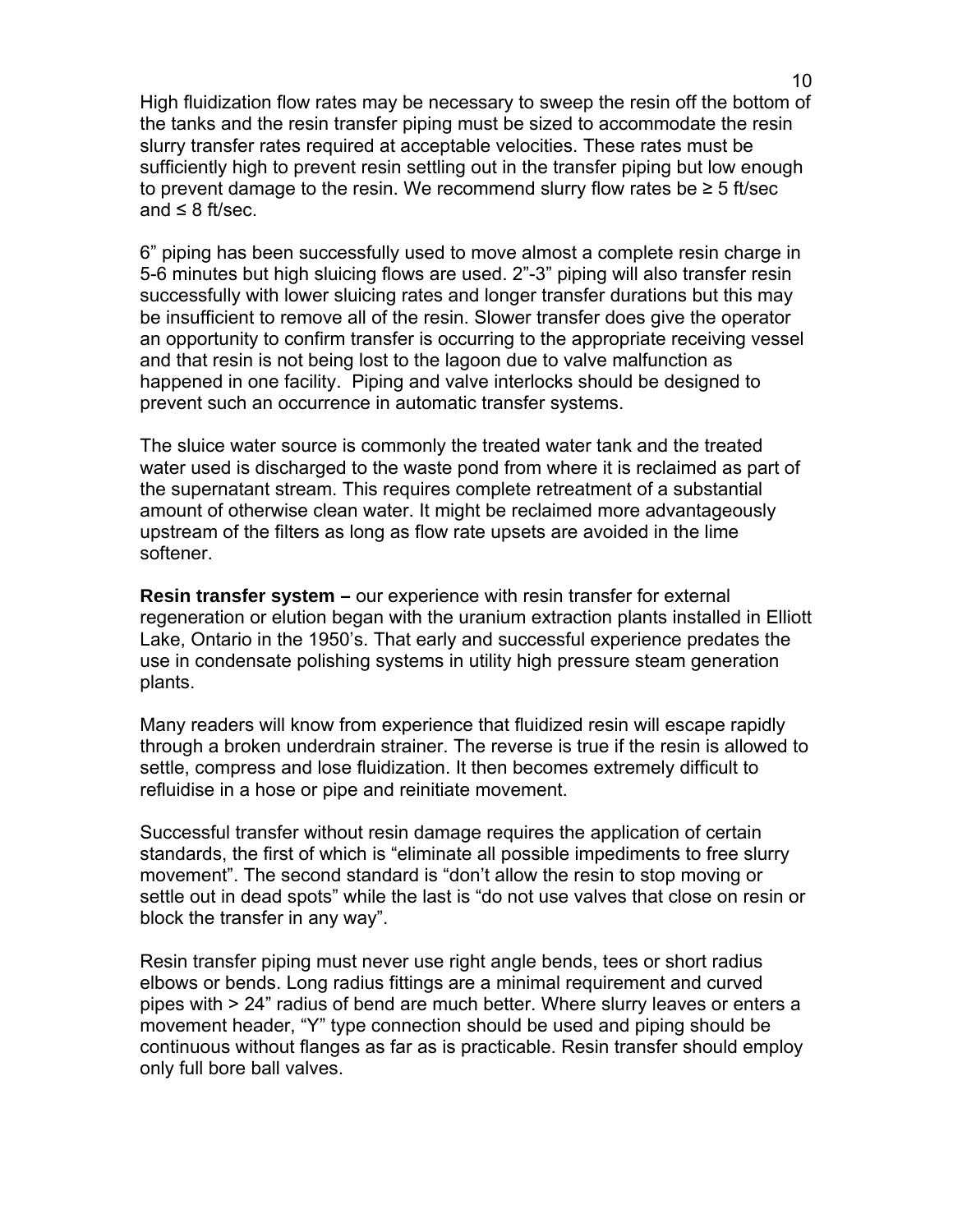**Reliability of Regeneration** - Most in-situ regenerated plants have multiple primary and polishing units. If one or more units fail for any reason, or must be taken out of service for maintenance, feedwater can continue to be produced with steaming maintained without difficulty.

If an externally regenerated system has only a single regeneration vessel, and a major problem is encountered that takes the regenerator out of service, production of feedwater stops once the feedwater tank is emptied. The system cannot function without a regeneration vessel. Externally regenerated systems should have two regeneration vessels plus a spare charge of resin.

This arrangement means regeneration should always be possible. Resin transfer takes approximately 5-15 minutes while regeneration takes ≈ 4 hours. With a single regenerator, a working column is out of service for  $\approx$  5 hours if regeneration proceeds without problems. With a second regenerator and a spare resin charge, a working unit can be emptied and returned to service in  $\approx$  one hour.

Use of a regenerated resin storage tank with a spare resin charge also will reduce the out of service time for a working unit but does not allow regeneration in the event of a regenerator tank failure.

### **Gas Scour of WAC Units**

If the working units become fouled by lime carryover or oil, the gas scour would be very beneficial but nitrogen used at this point is subject to the same safety measures described for the filters. Nitrogen scour is a definite benefit in the regenerator vessel(s) where more complete resin cleaning can be accomplished.

## **Cost of Oil Fouling of Resin**

The WAC units are typically 13'-0" diameter containing  $\approx$  330 cubic feet of resin in the hydrogen form. The cost of one regeneration is ≈ \$1000 for hydrochloric acid and \$1500 for caustic soda. The number of regenerations varies with water analysis and effectiveness of lime softening but one unit regeneration a day with clean resin represents an annual cost of  $\approx$  \$900000. Premature hardness break because of oil fouling may reduce treated water volume by  $\geq 40\%$  increasing the annual cost by a substantial amount.

In addition, a typical external regeneration produces  $\approx$  2 X 10<sup>6</sup> gallons of waste, including resin sluicing water, in a single working unit plus  $\approx 2 \times 10^6$  gallons of regeneration waste. At one regeneration per day, the annual volume is  $\approx$  1400 X  $10<sup>6</sup>$  gallons from an oil free system. Any increase in regenerations because of oil fouling of resin causes a proportionate increase in waste water production.

Most of this water, having been treated in the lime softener, must be captured and retreated again increasing the cost of operation.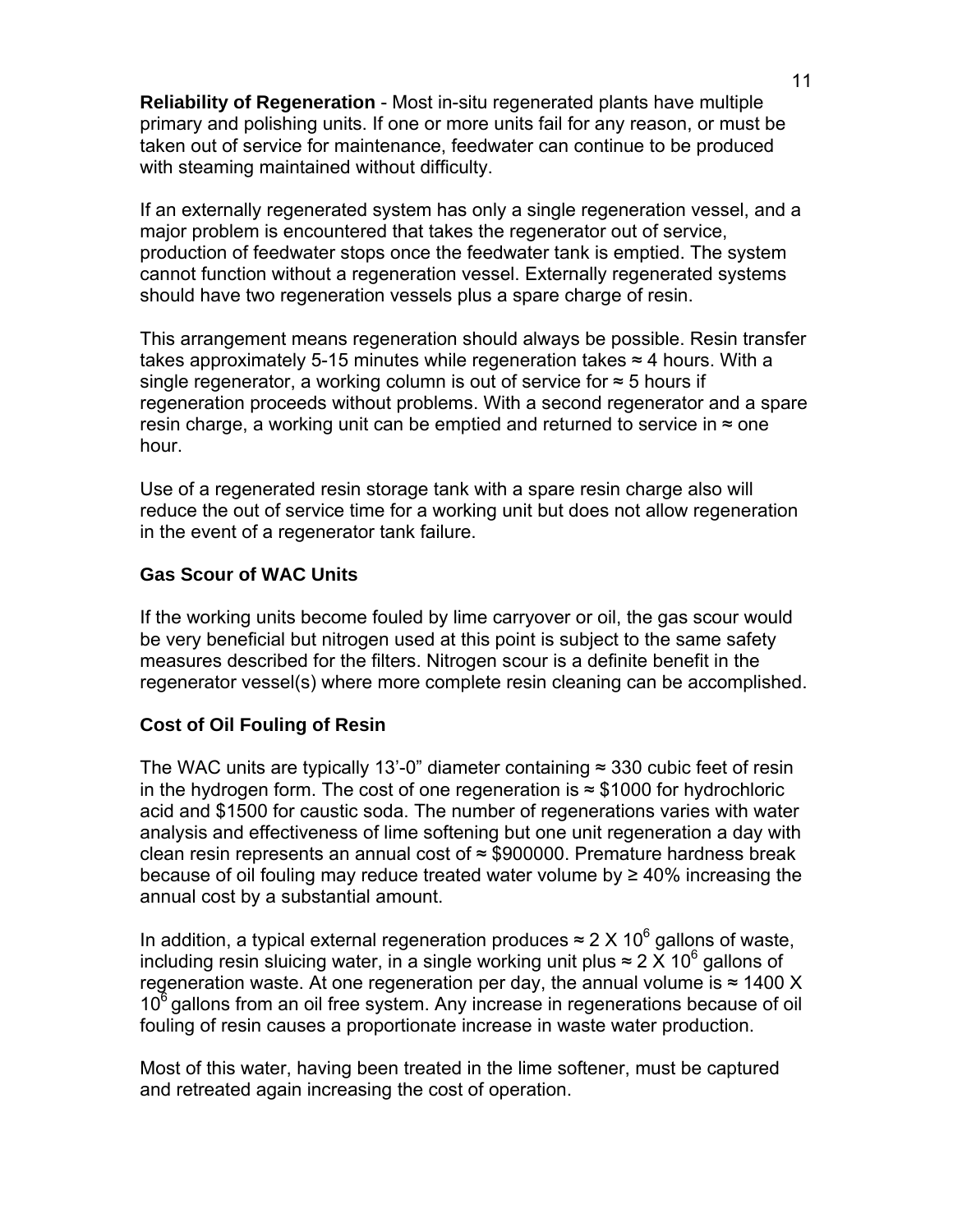#### **Conclusion**

The risks of equipment operating problems and plant shut downs can be reduced by reasoned decisions at the beginning of a project. Many desirable requirements can be incorporated at reasonable cost provided they are identified, negotiated and included before a contract is awarded. After contract award, changes and additions become more difficult and expensive.

Proposals should be evaluated very carefully to ensure all design and specification requirements are included. It should not be assumed that every supplier's offering is in compliance with the specifications.

If new technology is considered for use, or employment at higher rates of service than currently demonstrated, the supplier should be required to post a performance bond in the amount of 50% of the contract value. In the event a system does not produce the specified results, the supplier is given the opportunity to make modifications and improvements. If all attempts fail to produce the guaranteed results, the amount of the performance bond is passed to the purchaser or owner. We have had personal experience in providing such a bond and know it to be an effectual procedure in reducing the risk of employing new or improved technology.

| <b>Constituent</b>      | Raw  | <b>WLS</b> |
|-------------------------|------|------------|
| Calcium                 | 70   | 24         |
| Magnesium               | 16   | 70         |
| Sodium                  | 4142 | 3924       |
| Potassium               | 186  | 179        |
| Lithium                 | 8    | 8          |
| <b>Total Cations</b>    | 4422 | 4205       |
| <b>Bicarbonate</b>      | 476  | 44         |
| Carbonate               | 0    | 406        |
| Hydroxyl                | 0    | 0          |
| Chloride                | 3384 | 3666       |
| Sulphate                | 146  | 140        |
| <b>Total Anions</b>     | 4006 | 4256       |
|                         |      |            |
| P Alk'y                 | 0    | 203        |
| M Alk'y                 | 476  | 450        |
| <b>Carbon Dioxide</b>   | 10.9 | 0.28       |
|                         |      |            |
| Silica reactive         | 330  | 40         |
| Turbidity               | 6.9  | 8.9        |
| <b>Dissolved Solids</b> | 5528 | 5106       |
| Conductivity            | 8505 | 7855       |

Table 1 – Produced Water – Raw & Treated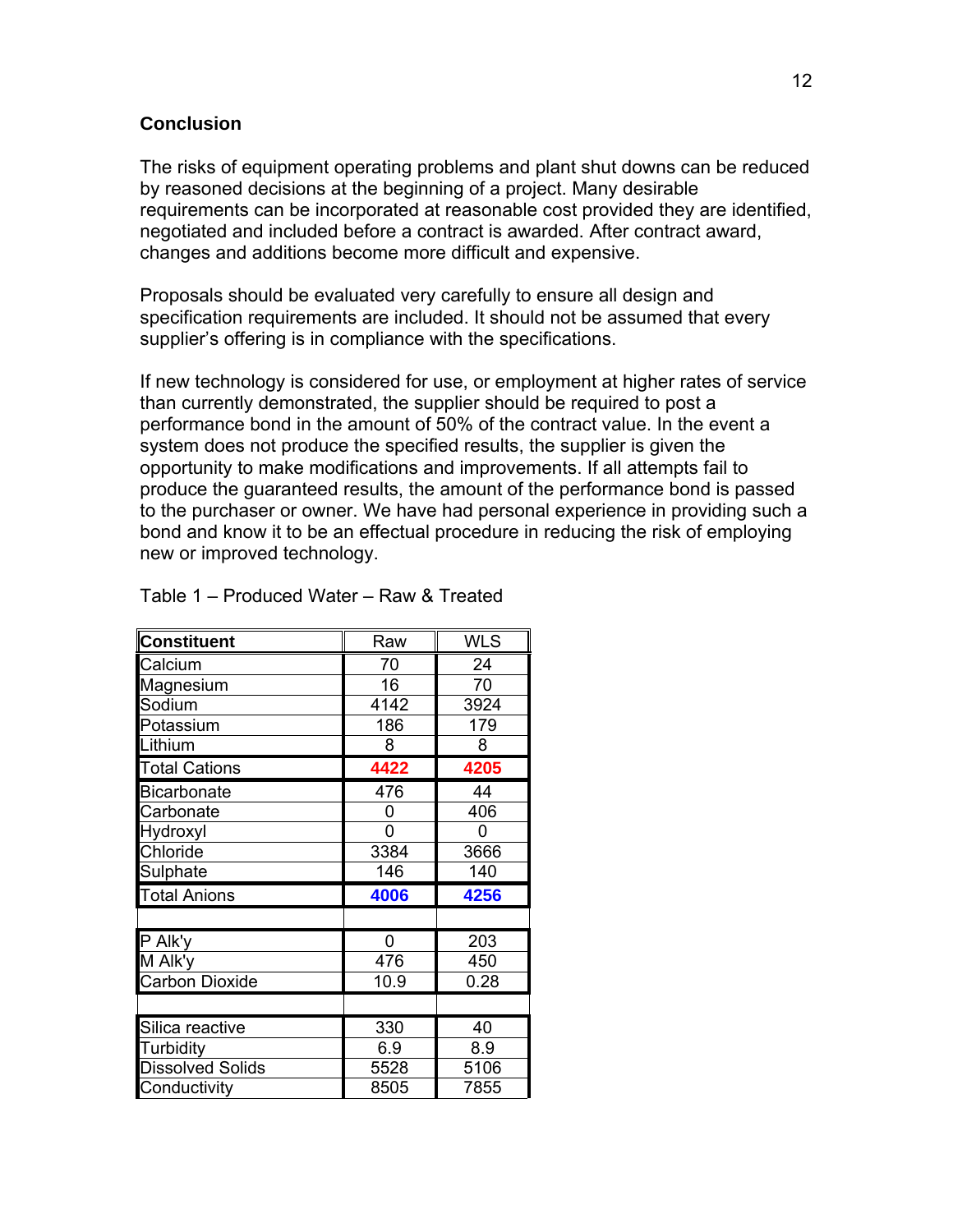| pH                 | ◡<br> | ں. |
|--------------------|-------|----|
| n<br>$\sim$ $\sim$ |       |    |

Treatment consists of lime, magnesium oxide, flocculant and coagulant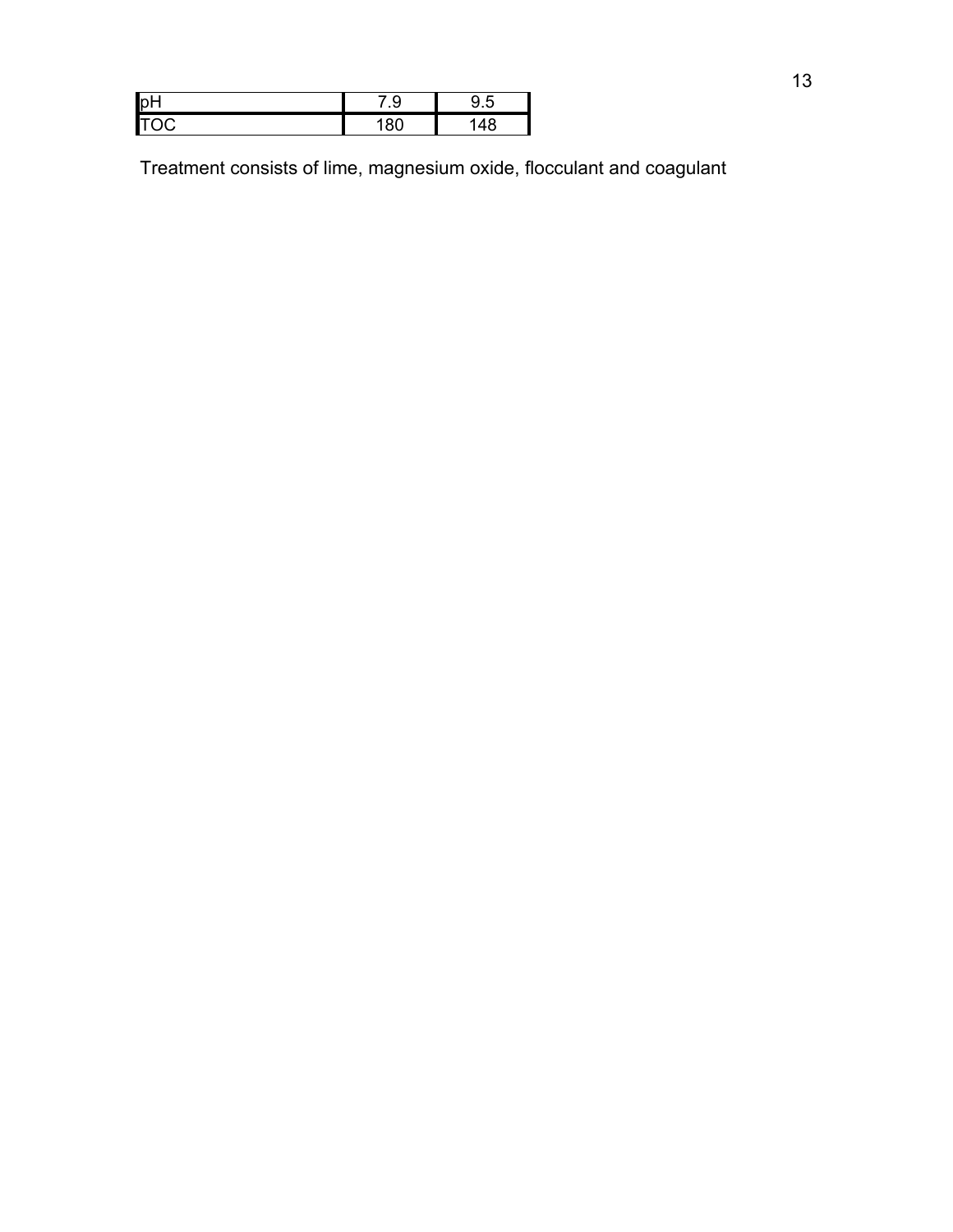





**Figure 2 – Hot Lime Softener with Straight Shell**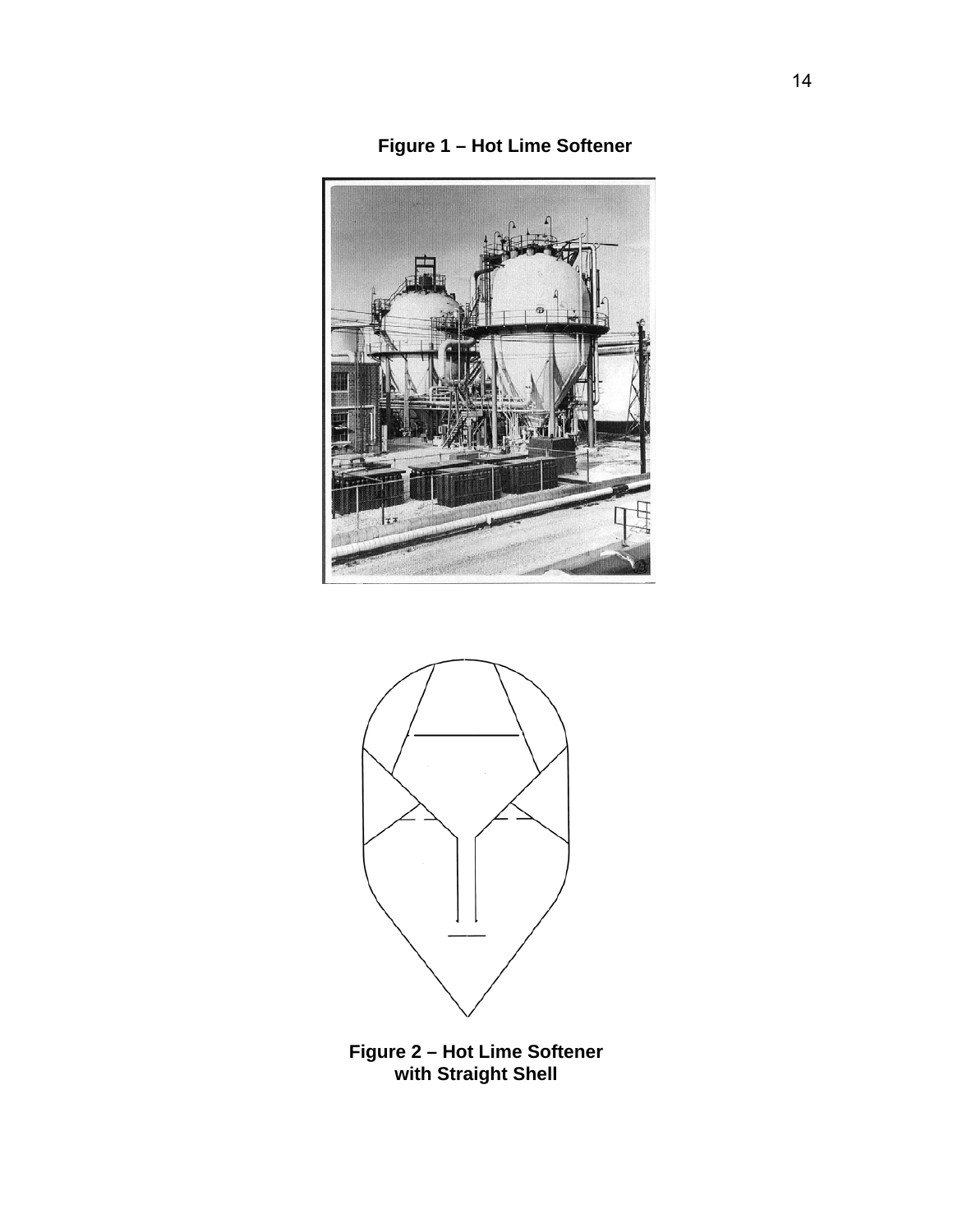

**Figure 3 – Hot Lime Softener (Tear Drop) with 76° Sludge Cone** 



**Figure 4 – Hot Lime Softener (Tear Drop) with 90° Sludge Cone**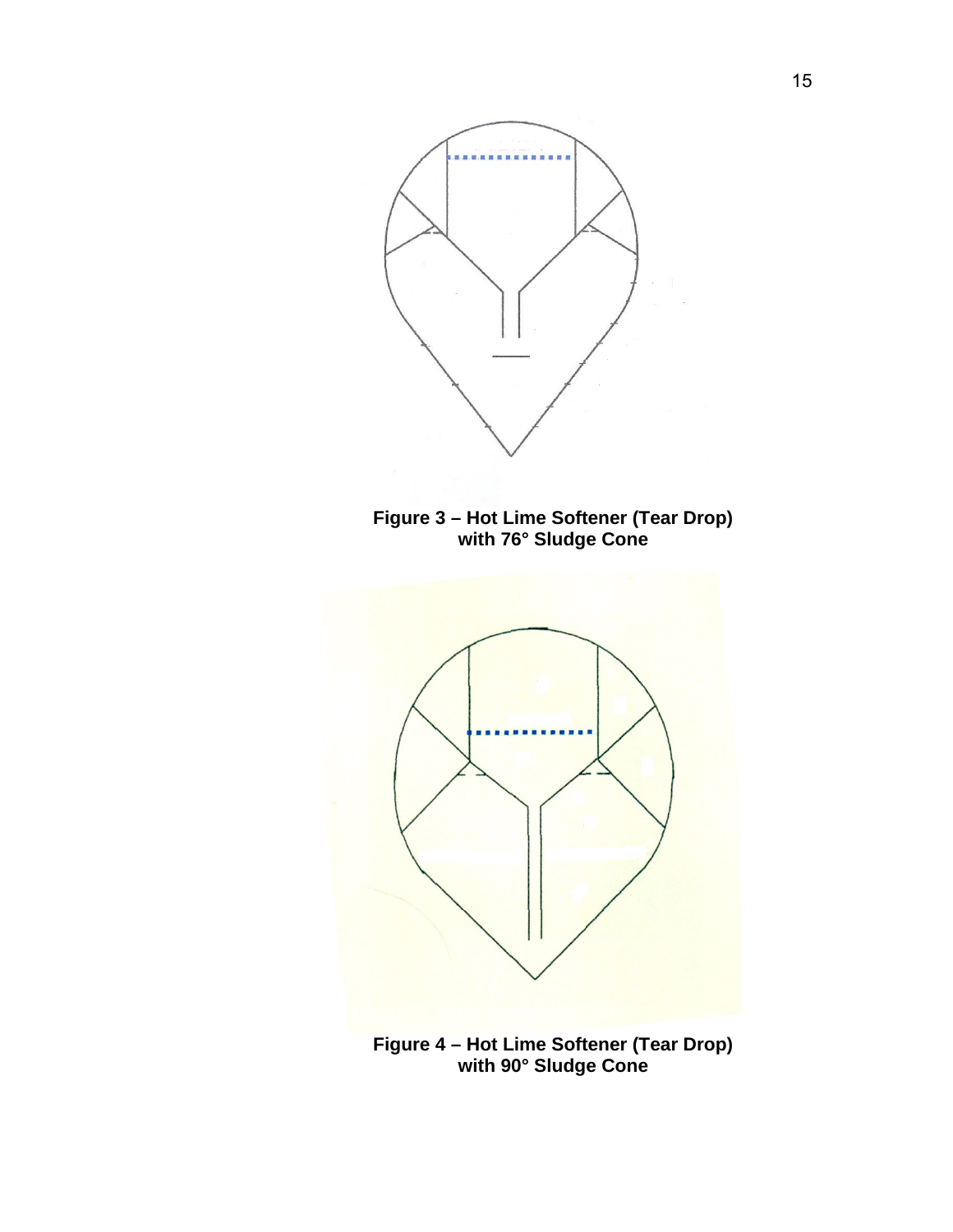